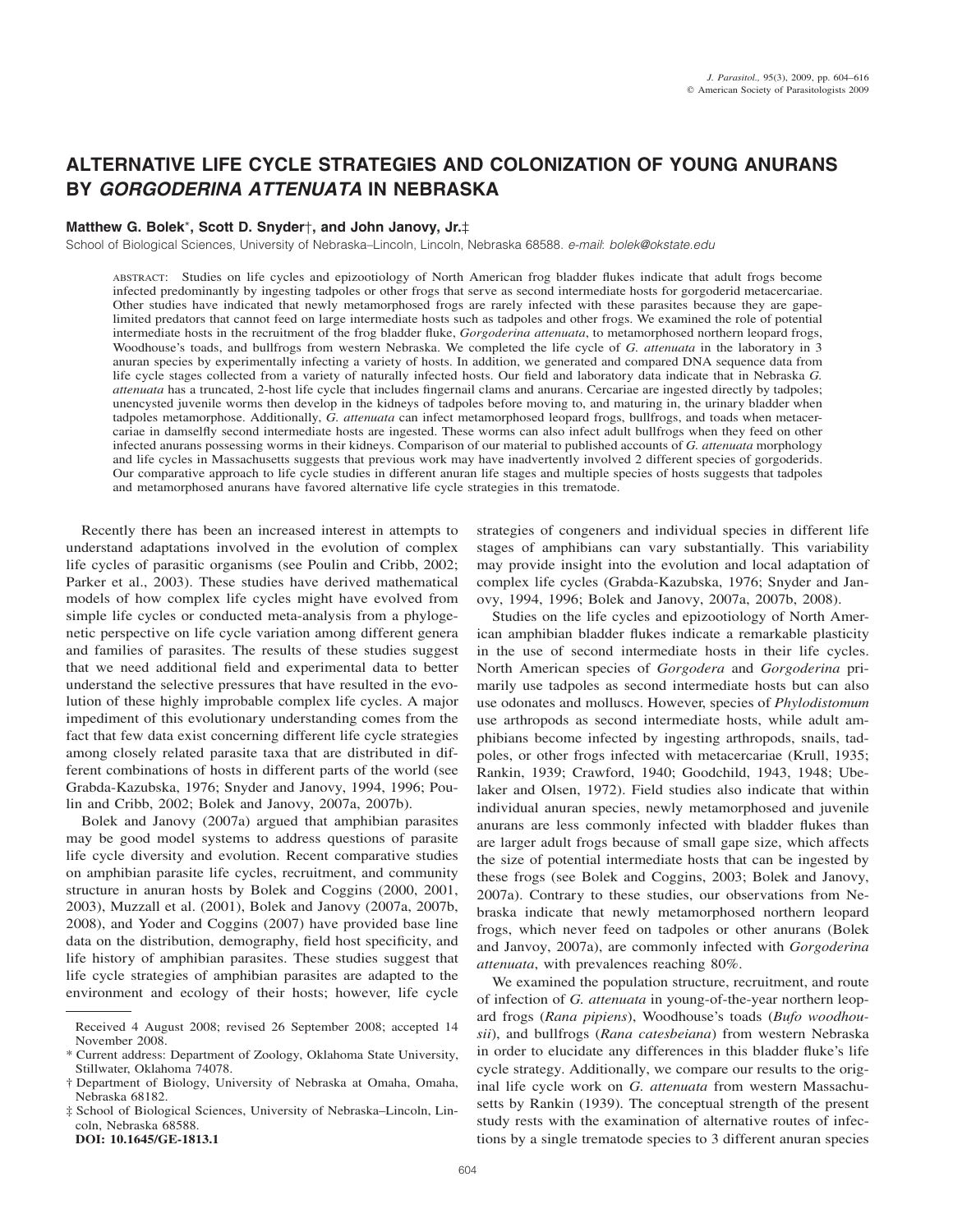that vary in their life histories and phylogenetic relationships (Lannoo, 2005).

## **MATERIALS AND METHODS**

#### *Gorgoderina attenuata* **field studies in tadpoles and metamorphosed leopard frogs**

During July–September 2001 and July 2002, 125 newly metamorphosed northern leopard froglets were collected from Cedar Creek, Keith County, Nebraska (41°11.194', -101°21.820'). All frogs were placed on ice as they were collected and brought into the laboratory. Frogs were killed, the snout vent length (SVL) was measured, and they were examined for bladder fluke metacercariae in the skin and viscera as well as worms in the urinary bladder within 1–6 hr of collection. Additionally, 12 northern leopard frog tadpoles (Gosner stage 39–41) collected from Cedar Creek during July 2002 were brought to the laboratory, maintained through metamorphosis in 45.5-L tanks filled with aged tap water for a period of 3–6 wk, then examined for bladder flukes.

To understand at what stage, age, or both newly metamorphosed northern leopard frogs acquired bladder fluke infections, we examined the seasonal recruitment of *G. attenuata* by collecting 60 northern leopard frog tadpoles (20 individuals every 2–3 wk during May–July 2003) and 20 metamorphosed froglets during July 2003 from Cedar Creek. All tadpoles and froglets were collected with a dip net, placed on ice, and necropsied within 1–6 hr of collection. They were aged and measured according to Gosner (1960) and McDiarmid and Altig (1999) and examined for gorgoderid metacercariae in the skin, musculature, and viscera, as well as for worms in the kidneys and urinary bladder. Kidneys were removed from tadpoles and froglets, pressed between 2 slides, and examined for any juvenile or encysted worms. Worms were fixed in 95% ethanol or AFA, and representative worms were stained and permanent slides prepared. Kidneys of some tadpoles were fixed in Bouin's fixative, embedded in paraffin, sectioned at  $12 \mu m$ , affixed to slides, stained with hematoxylin and eosin, mounted in Canada balsam, and examined microscopically.

#### *Gorgoderina attenuata* **field studies in 3 sympatric anuran species**

During June–September 2004, 20 tadpoles each of northern leopard frogs and Woodhouse's toads were collected from Cedar Creek, 20 bullfrog tadpoles from Breen's Flyway (a pond adjacent to Cedar Creek)  $(41^{\circ}10.914', -101^{\circ}21.654')$ , along with 20 metamorph or adult northern leopard frogs, 25 metamorph Woodhouse's toads from Cedar Creek, and 10 metamorph or adult bullfrogs from Cedar Creek and Breen's Flyway, and examined for gorgoderid infections in their kidneys, urinary bladder, skin, and viscera. A chi-square test for independence was calculated to compare differences in prevalence between sympatric tadpole and metamorphosed anuran species collected during 2004. The Kruskal-Wallis test was calculated to compare differences among mean abundance among sympatric tadpoles and metamorphosed anurans collected during 2004 because variances were heteroscedastic (Sokal and Rohlf, 1981).

#### **Arthropod survey for gorgoderid metacercariae**

To examine other potential routs of infection by *G. attenuata* to metamorphosed anurans, we examined 227 aquatic arthropods for gorgoderid metacercariae from Cedar Creek and Breen's Flyway. All aquatic arthropods were collected with a dip net during the summer of 2001– 2004. These included anisopteran larvae (*Anax junius*,  $N = 16$ ; *Sympetrum occidiualis*, N 4); zygopteran larvae (*Amphiagrion abbreviatum*,  $N = 14$ ; *Ischnura verticalis*,  $N = 11$ ); coleopteran adults (Hydrophilidae,  $N = 27$ ; hemipterans (*Belostoma* sp.,  $N = 33$ ); Ephemeroptera larvae (*Callibaetis* sp.,  $N = 20$ ; *Caenis* sp.,  $N = 22$ ); dipteran larvae (Stratiomyidae, N 9); amphipods (*Hyalella azteca*, N  $=$  70); and decapods (*Orconectes*, sp. N  $=$  1). Aquatic arthropods were brought to the laboratory, identified to family, genus, or species using keys in Borror et al. (1989), Merritt and Cummins (1996), Westfall and May (1996), Needham et al. (2000), and Thorp and Covich (2001), and gently teased apart for metacercariae with forceps in insect saline.

#### *Gorgoderina attenuata* **laboratory northern leopard frog tadpole infections**

Sphaerid pea clams (*Pisidium compressum*) were collected during June–July 2003 from Cedar Creek by sifting aquatic vegetation and sand in the stream with a 1-mm mesh size strainer. Individual clams were isolated in 1.5-ml well plates filled with aged tap water and observed daily for shedding gorgoderid cercariae. Some cercariae were fixed in AFA and representative cercariae were stained and permanent slides prepared.

Northern leopard frog tadpoles (Gosner stage 30–36) were collected from Cedar Creek during May 2003 when no apparent infections were present and maintained in the laboratory in 45.5-L tanks for 2 wk. Tadpoles were divided into 3 groups and assigned to either a time-0 control (N = 20), experimental (N = 10), or time-T control (N = 10) and were isolated in 5-ml well plates filled with aged tap water for 1 hr before exposure. Time-0 controls were dissected at the beginning of the experimental infections, whereas time-T controls were maintained throughout the duration of the experiment and dissected along with the experimental group. Gorgoderid cercariae were isolated from the shedding clams, and 3–10 cercariae were individually provided to each experimental tadpole over a period of 1–3 days. Tadpoles were observed using a dissecting microscope until they ingested an individual cercaria before another cercaria was introduced into the 5-ml well plate containing the tadpole. Additionally, the water in each well containing individual tadpoles was checked for any dead cercariae 12–24 hr after exposure. All infected tadpoles and time-T controls were maintained in groups of  $1-4$  on a diet of frozen mustard greens and Tetra Min<sup>®</sup> fish food in 45.5-L tanks. To follow infection status, bladder fluke development, and migration, experimental and time-T tadpoles were killed and necropsied 3 days to 4 wk post-exposure (Gosner stage 36–45).

### *Gorgoderina attenuata* **laboratory damselfly infections**

Sphaerid pea clams were collected during June–July 2004 from Cedar Creek and processed as described previously. *Ischnura verticalis* damselfly larvae were collected from Dunwoody Pond, Keith County, Nebraska  $(41^{\circ}12.916', -101^{\circ}34.704')$ . Larvae were divided into 3 groups and starved for 5 days before exposure; they were assigned to either a time-0 control ( $N = 10$ ), experimental ( $N = 10$ ), or time-T control (N)  $= 10$ ) and were isolated in 5-ml well plates filled with aged tap water. Time-0 control damselflies were dissected at the beginning of the experimental infections; 1 to 5 cercariae were individually pipetted to each experimental damselfly larva over a period of 1–5 days. Larvae were observed using a dissecting microscope until they ingested an individual cercaria before another cercaria was introduced into the well. All exposed damselflies and time-T controls were dissected 1–6 days postexposure.

#### *Gorgoderina attenuata* **laboratory metamorphosed toad and bullfrog infections**

Newly metamorphosed Woodhouse's toads were collected from Beckius Pond, Keith County, Nebraska (41°12.523', -101°37.266') and divided into 3 groups: time-0 control ( $N = 10$ ), experimental ( $N = 1$ ), and time-T control  $(N = 10)$ . Laboratory-infected damselflies were dissected in insect saline (Hoar and Hickman, 1967). Time-0 control toads were dissected at the beginning of the experimental infections; 3 metacercariae were intubated into an experimental toad. The pipette was examined to confirm that no metacercariae remained. The experimental toad and the 10 time-T controls were killed 5 days post-exposure and examined for bladder flukes in the kidneys and urinary bladder.

Bullfrog tadpoles were collected at South Platte River, Paxton, Keith County, Nebraska  $(41^{\circ}07.600', -101^{\circ}34.611')$ , brought to the laboratory, reared through metamorphosis, and divided into 3 groups: time-0 control (N = 10), experimental (N = 2), and time-T control (N = 10). Lab-reared bullfrogs were each fed 4, naturally infected, northern leopard frog tadpoles over a period of 4 days, with 0–10 juvenile worms located in the kidneys (prevalence 55%; mean abundance  $1.4 \pm 2.2$ ), determined by dissecting 20 tadpoles. Thirteen to 18 days post-exposure, experimental bullfrogs were examined for juvenile and adult bladder flukes in the kidneys and urinary bladder and metacercariae in the tissues. Finally, a single adult northern leopard frog and a single laboratory-reared bullfrog were each fed 7 and 4 newly metamorphosed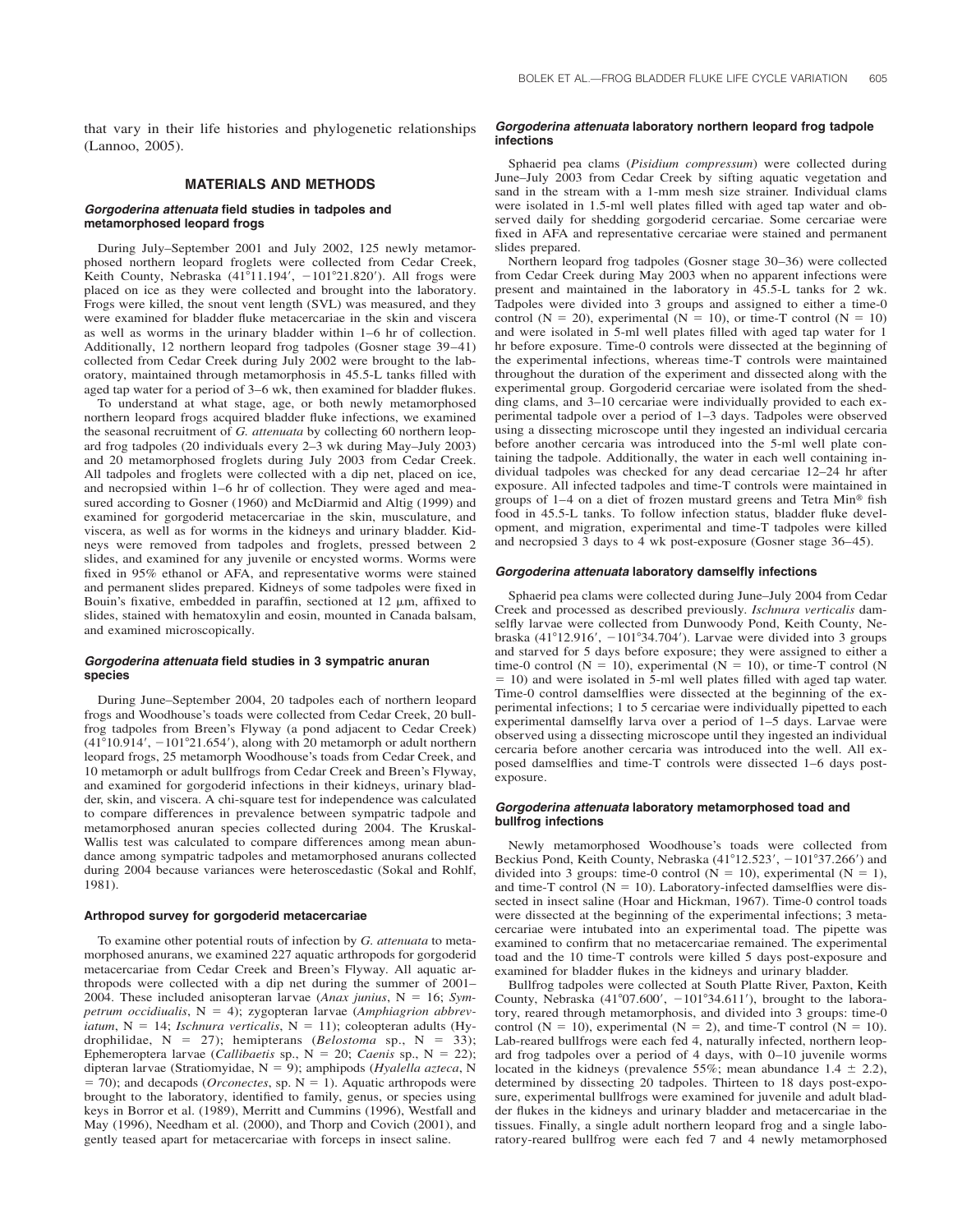| Gorgoderid taxa                           | Stage/location   | Host species                | Geographic origin                               | ITS GenBank no.<br>(sequence length) | Vouchers          |
|-------------------------------------------|------------------|-----------------------------|-------------------------------------------------|--------------------------------------|-------------------|
| G. attenuata RP1WNE                       | Adult, bladder   | R. pipiens                  | Cedar Creek, Keith County, Nebraska             | FJ445736 (960)                       | <b>HWML 49000</b> |
| G. attenuata RP2WNE                       | Adult, bladder   | R. pipiens                  | Cedar Creek, Keith County, Nebraska             | FJ445737 (963)                       | <b>HWML 49001</b> |
| Juvenile Gorgoderina sp.<br>RP3WNE        | Juvenile, kidney | Tadpole of $R$ .<br>pipiens | Cedar Creek, Keith County, Nebraska             | FJ445738 (1,030) HWML 49002          |                   |
| Juvenile Gorgoderina sp.<br><b>BWEXCC</b> | Juvenile, kidney | B. woodhousii               | Cedar Creek, Keith County, Nebraska             | FJ445739 (918)                       | <b>HWML 49003</b> |
| G. attenuata BWWNE                        | Adult, bladder   | B. woodhousii               | Cedar Creek, Keith County, Nebraska             | FJ445740 (861)                       | <b>HWML 49004</b> |
| G. attenuata RCLNY                        | Adult, bladder   | R. clamitans                | Queechy, Columbia County, New York              | FJ445741 (891)                       | <b>HWML 49005</b> |
| G. simplex RCLWI                          | Adult, bladder   | R. clamitans                | Eagle, Waukesha County, Wisconsin               | FJ445742 (1,060)                     | <b>HWML 49006</b> |
| G. amplicava RCWI                         | Adult, bladder   | R. catesbeiana              | Big Muskego Lake, Waukesha County,<br>Wisconsin | FJ445743 (911)                       | <b>HWML 49007</b> |

TABLE I. Gorgoderid specimens used in this study, their hosts, geographical origin of specimens, GenBank accession numbers, sequence length, and accession numbers for vouchers of corresponding sequences of gorgoderid specimens.

Woodhouse's toads to see if they could survive after ingesting these potential toxic hosts.

#### **Other amphibian field surveys**

Because Rankin (1939) indicated that *G. attenuata* formed metacercaria stages in tadpoles and metamorphosed frogs in Massachusetts, we examined different species of adult anurans and/or their tadpoles from other locations for gorgoderid metacercariae stages to see if gorgoderid metacercariae occurred in anurans at other locations than Cedar Creek. During May–September 2000–2006 and March–May 2007 an additional 9 species of adult anurans and/or their tadpoles were collected from 4 locations in Nebraska and Arkansas and examined for gorgoderid metacercariae in the skin, musculature, and viscera as well as juvenile worms in the kidneys and adults in the urinary bladder. These included (1) 69 adult bullfrogs and 2 adult plains leopard frogs (*Rana blairi*) collected from Nevens Pond, Keith County, Nebraska (41°12.426', 101°24.510'); (2) 100 plains leopard frogs, 108 bullfrogs, 100 Woodhouse's toads, 103 boreal chorus frogs (*Pseudacris maculata*), 56 cricket frogs (*Acris crepitans*), and 62 Cope's gray treefrogs (*Hyla chrysoscelis*) from Pawnee Lake, Lancaster County, Nebraska (40°51.589', -96°53.468'); (3) 53 bullfrog tadpoles and 3 bullfrogs from Elk Creek, Lancaster County, Nebraska  $(40^{\circ}53.145', -96^{\circ}50.048')$ ; and  $(4)$  6 bullfrogs, 4 southern leopard frogs, (*Rana sphenocephala*), 1 green frog (*Rana clamitans*), 1 pickerel frog (*Rana palustris*), 1 eastern gray treefrog (*Hyla versicolor*), and 7 cricket frogs collected from a pond in Washington County, Arkansas (35°46.979', -94°14.687').

All adult gorgoderids from experimental life cycle studies and specimens collected from Arkansas, Nebraska, and other locations from North America for molecular work (see below) were identified based on the descriptions and redescriptions provided by Stafford (1902), Cort (1912), Holl (1928), Olsen, (1937), Goodchild (1950), Brooks (1976), and Bolek et al. (2009). Voucher specimens of bladder flukes have been deposited in the H. W. Manter Parasitology Collection, University of Nebraska, Lincoln, Nebraska (accession numbers HWML): 48984, *G. attenuata* from the urinary bladder of a northern leopard frog from Cedar Creek, Keith County, Nebraska (unless indicated otherwise, all collecting sites are in Keith County); 48985, *G. attenuata* from the urinary bladder of a bullfrog from Cedar Creek; 48986, *G. attenuata* from the urinary bladder of Woodhouse's toad from Cedar Creek; 48987, *Gorgoderina* sp. from the kidneys of a northern leopard frog tadpole from Cedar Creek; 48988, *Gorgoderina* sp. from the kidneys of a Woodhouse's toad tadpole from Cedar Creek; 48989, *Gorgoderina* sp. from the kidneys of a bullfrog from Breen's Flyway; 48990, *G. attenuata* from the urinary bladder of an experimentally infected northern leopard frog tadpole; 48991, *Gorgoderina sp*. from the kidneys of an experimentally infected northern leopard frog tadpole; 48992, *G. attenuata* from the urinary bladder of an experimentally infected bullfrog; 48993, *G. attenuata* from the urinary bladder of a bullfrog from Nevens Pond; 48994, *G. attenuata* from the urinary bladder of a bullfrog from Pawnee Lake, Lancaster County, Nebraska; 48995, *G. attenuata* from the urinary bladder of a plains leopard frog from Pawnee Lake; 48996, *G. attenuata* from the urinary bladder of a bullfrog from Elk Creek, Lancaster County, Nebraska; 48997, *Gorgoderina* sp. from the kidney of a bullfrog tadpole from Elk Creek; 48998, *G. attenuata* from the urinary bladder of a southern leopard frog from a pond in Washington County, Arkansas; and 48999, gorgoderid cercaria from *P. compressum* from Cedar Creek.

#### **Specimen collection for molecular characterization**

Because the original 3-host life cycle of *G. attenuata* was elucidated from green frogs and other amphibian species from western Massachusetts (specific location not given) by Rankin (1939), we collected a single green frog infected with *G. attenuata* near the border of New York and Massachusetts (Queechy, Columbia County, New York; 42°24.269′, -73°25.627′) to compare the complete internal transcribed spacer region (ITS) of the ribosomal DNA (ITS 1 - 5.8S - ITS 2) of worms from the general location of the original life cycle study and worms from northern leopard frogs and Woodhouse's toads from Cedar Creek, Nebraska. Additionally, *Gorgoderina simplex* and *Gorgodera amplicava* were collected from green frogs from Eagle, Waukesha County, Wisconsin  $(42^{\circ}53.225', -88^{\circ}29.545')$  and bullfrogs from Big Muskego Lake,  $(42^{\circ}51.241', -88^{\circ}7.456')$ , respectfully. These worms were collected during March–September 2003–2004 to compare the ITS sequence of *G. attenuata* to other species of amphibian gorgoderids. Living worms recovered from amphibians were allowed to release eggs in water, then thoroughly rinsed in water, identified, and fixed in 95% ethanol. A 2- to 5-mm piece of the left or right side of each single alcohol-preserved worm was then removed for DNA extraction. Once DNA was obtained, the remaining adult worm was stained and identified based on the original descriptions. Stained voucher specimens of all species were preserved. Additionally, live juvenile worms identified as *Gorgoderina* sp. from the kidneys of naturally and experimentally infected tadpoles or metamorphosed naturally and experimentally infected Woodhouse's toads were fixed in 95% ethanol. Because juvenile worms from kidneys of naturally and experimentally infected tadpoles and metamorphosed anurans contained small amounts of tissue, we used the entire specimen of these individuals for DNA extraction. Species used in the analysis, hosts, collection location, sequence length, and the voucher accession number of species are listed in Table I.

#### **DNA extraction, amplification, and sequencing**

Genomic DNA was extracted from single adult worm pieces and entire juvenile worms from the kidneys of tadpoles, frogs, and toads using DNeasy tissue kits (Qiagen, Valencia, California). With the exception of a few bases at the  $5'$  and  $3'$  ends, the entire ITS rDNA (ITS  $1 + 5.8S + ITS$  2) was amplified by polymerase chain reaction (PCR) using a forward primer in the 18S region, Br1 (5-GTA GGT GAA CCT GCA GAA GG), a digenean-specific reverse primer in the 28S region, DigL1 (5'-GTG ATA TGC TTA AGT TCA GC), and a 58S2 (5-TAA GCC GAC CCT CGG ACA GG) digenean-specific internal reverse primer. Reactions were performed in a  $25 \mu l$  total volume ac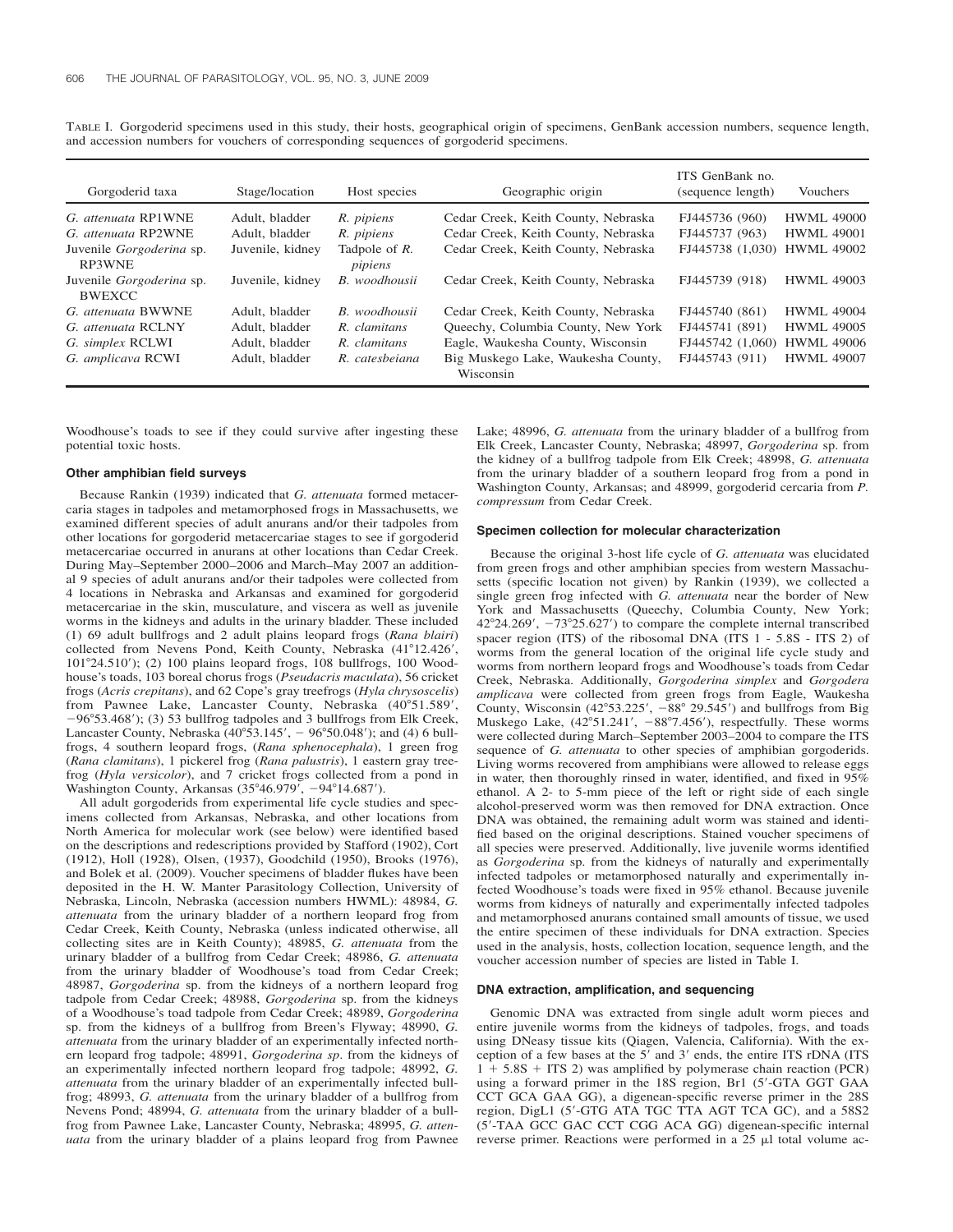cording to instructions accompanying the FildeliTaq PCR master mix kit (USB Corporation, Cleveland, Ohio). Reactions were run on a Biometra UNO under the following cycling conditions: 94 C for 4 min followed by 40 cycles of 94 C for 30 sec, 50–56 C for 30 sec, and 72 C for 2 min, followed by 1 cycle of 72 C for 5 min for final elongation. Unincorporated PCR primers and nucleotides were removed from PCR products using High Pure PCR Purification Kit (Roche Diagnostics, Mannheim, Germany). Sequences were determined directly from PCR templates by cycle sequencing using Big Dye fluorescent dye terminators and protocols and an ABI 377 automated sequencer (Perkin-Elmer, Foster City, California). Primers used for PCR amplification were also used in sequencing reactions.

#### **Sequence analysis**

Approximately 861 to 1,060 bp were determined from the complete ITS region of the rDNA for 7 specimens representing 2 *Gorgoderina* species and 1 specimen of *Gorgodera amplicava*. Sequences were assembled using Contig Express (v. 8.0, InforMax) and provisionally aligned using ClustalX using default settings (Thompson et al., 1997) followed by alignment by eye using the Bio Edit Sequence Alignment Editor (Hall, 1999). The resultant sequence alignment was then edited by eye to remove ambiguous regions where we could not confidently identify positions of homology within these regions, and the ends of each fragment were trimmed to match the shortest sequence in the alignment yielding an 849 character alignment. Sequence divergences among and within life stages, species, and geographical location of *Gorgoderina* and *Gorgodera* were calculated using MEGA 3.1 (Kumar et al., 2004).

#### **Morphological studies for comparisons to the original life cycle of Rankin (1939)**

Morphological data were compared for the single adult *G. attenuata* drawn by Rankin (1939) in his original life cycle study to the redescription of *G. attenuata* from a variety of frogs and toads by Bolek et al. (2009). Additionally, morphological data were collected for 10 juvenile worms from the kidneys of tadpoles, and 10 cercariae shed by pea clams used in our experimental infections. Figures were drawn of representative juvenile worms from the kidneys of tadpoles, and cercariae shed from naturally infected pea clams with the aid of a camera lucida and compared to the original description of these life cycle stages by Rankin (1939).

#### **RESULTS**

## *Gorgoderina attenuata* **field studies**

Mean SVL of the 100 northern leopard froglets collected during July–September 2001 was  $4.1 \pm 0.69$  cm, range 3.0– 6.3 cm, whereas the mean SVL of the 25 northern leopard froglets collected during July 2002 was  $4.0 \pm 0.59$  cm, range 3.3– 6.5 cm. Forty of 100 (40%) froglets were infected with a single species of frog bladder fluke (*G. attenuata*) during 2001, with a mean abundance of  $0.96 \pm 1.68$  (range = 0–10); whereas 19 of 25 (76%) froglets were infected with *G. attenuata* during July 2002, with a mean abundance of  $3.0 \pm 3.25$  (range = 0– 10). All were gravid adults located in the urinary bladder. Of the 12 northern leopard frog tadpoles collected during July 2002 and allowed to metamorphose in the laboratory, 8 of 12 (66%) were infected with gravid *G. attenuata* in the urinary bladder, with a mean abundance of  $2.0 \pm 2.1$  (range = 0–5). No gorgoderid metacercariae were found in any of these frogs.

During 2003 no gorgoderid metacercariae were found among the 60 tadpoles (Gosner stage 32–45) or 20 newly metamorphosed northern leopard froglets (SVL =  $2.9 \pm 0.27$ , range 2.6– 3.5 cm) examined during the spring and summer of 2003. Only unencysted non-gravid worms were found in the kidneys of tadpoles (Fig. 1), and non-gravid worms in the kidneys and

gravid worms in the urinary bladder of froglets. Juvenile worms recovered from the kidneys of tadpoles and froglets were 428  $\pm$  58 µm (range 380–540) in length and 118  $\pm$  33 µm (range 90–160) in width and contained an ovary, 2 kidney-shaped lobed vitellaria, 2 testes arranged in tandem, and a developing uterus, indicating that they are a species of *Gorgoderina*. Seasonally, prevalence and mean abundance ranged from a low of 0% in tadpoles to a high of 80% and 2.3  $\pm$  2.2 in metamorphosed froglets. No tadpoles were infected during May 2003, with tadpoles recruiting worms in June 2003, then increasing in prevalence and abundance during July 2003 in both tadpoles and froglets (Fig. 2). Additionally, none of the newly metamorphosed leopard frogs or toads ever contained tadpoles or frogs in their stomachs.

Of the 3 species of anuran tadpoles sampled during 2004, only tadpoles of northern leopard frogs (Gosner stage 31–38) and Woodhouse's toads (Gosner stage 34–45) were infected with non-gravid *Gorgoderina* sp. in the kidneys, whereas none of the bullfrog tadpoles (Gosner stage 35–41) contained any worms. Mean SVL of the 20 metamorphosed northern leopard frogs collected during June–September 2004 was  $4.6 \pm 1.0$  cm and range 2.6–6.2 cm. The mean SVL of the 25 metamorphosed Woodhouse's toads was  $1.60 \pm 0.49$  cm and range  $1.0-2.8$  cm, while the mean SVL of the 10 metamorphosed and adult bullfrogs was  $7.6 \pm 2.1$  cm and range 4.5–10 cm. All 3 species of metamorphosed and adult anurans were infected with *G. attenuata*; bullfrogs had infections in both the kidneys and the urinary bladder and the highest prevalence, mean intensity, and mean abundance of the 3 anuran species sampled (Table II). Worms from the kidneys of metamorphosed bullfrogs appeared weak and less mobile than worms in the urinary bladder; the testes and ovaries of some of these worms were irregular in shape compared to worms from the urinary bladder from all anuran species collected. Additionally, some worms recovered from the kidneys of bullfrogs were gravid. Statistically significant differences in prevalence and mean abundance of *Gorgoderina* sp. in the kidneys of tadpoles and *G. attenuata* in the kidneys and urinary bladder of frogs existed between the 3 different species of tadpoles ( $\chi^2 = 18.07$ ,  $P < 0.001$ ; *H* corrected = 17.85,  $P = 0.001$ ) and metamorph anurans ( $\chi^2$  = 25.07,  $P < 0.001$ ; *H* corrected = 31.97,  $P < 0.001$ ). None of these tadpoles, froglets, or adult frogs contained any gorgoderid metacercariae in the tissue or on the skin, and none of the metamorphosed anurans contained any tadpoles or frogs in their stomach contents.

Of the 227 aquatic arthropods examined for gorgoderid metacercariae, only odonate larvae were infected. Two of 11 (18%) larval *I. verticalis* were infected with 1 metacercaria each, and 1 of 4 (25%) larval *Sympetrum occidiualis* was infected with a single metacercaria.

#### *Gorgoderina attenuata* **laboratory life cycle studies**

Of the 268 sphaerid pea clams collected during 2003, 80 (30%) shed gorgoderid cercariae (Fig. 3). Numerous field studies on parasites of fish and amphibians at Cedar Creek and other locations in Keith County, Nebraska, over the last 7 yr have indicated that only 2 gorgoderids occur at this location (Helt et al., 2003; M. Bolek, pers. obs.). The only gorgoderid known from Cedar Creek other than *G. attenuata* is *Phyllodistomum*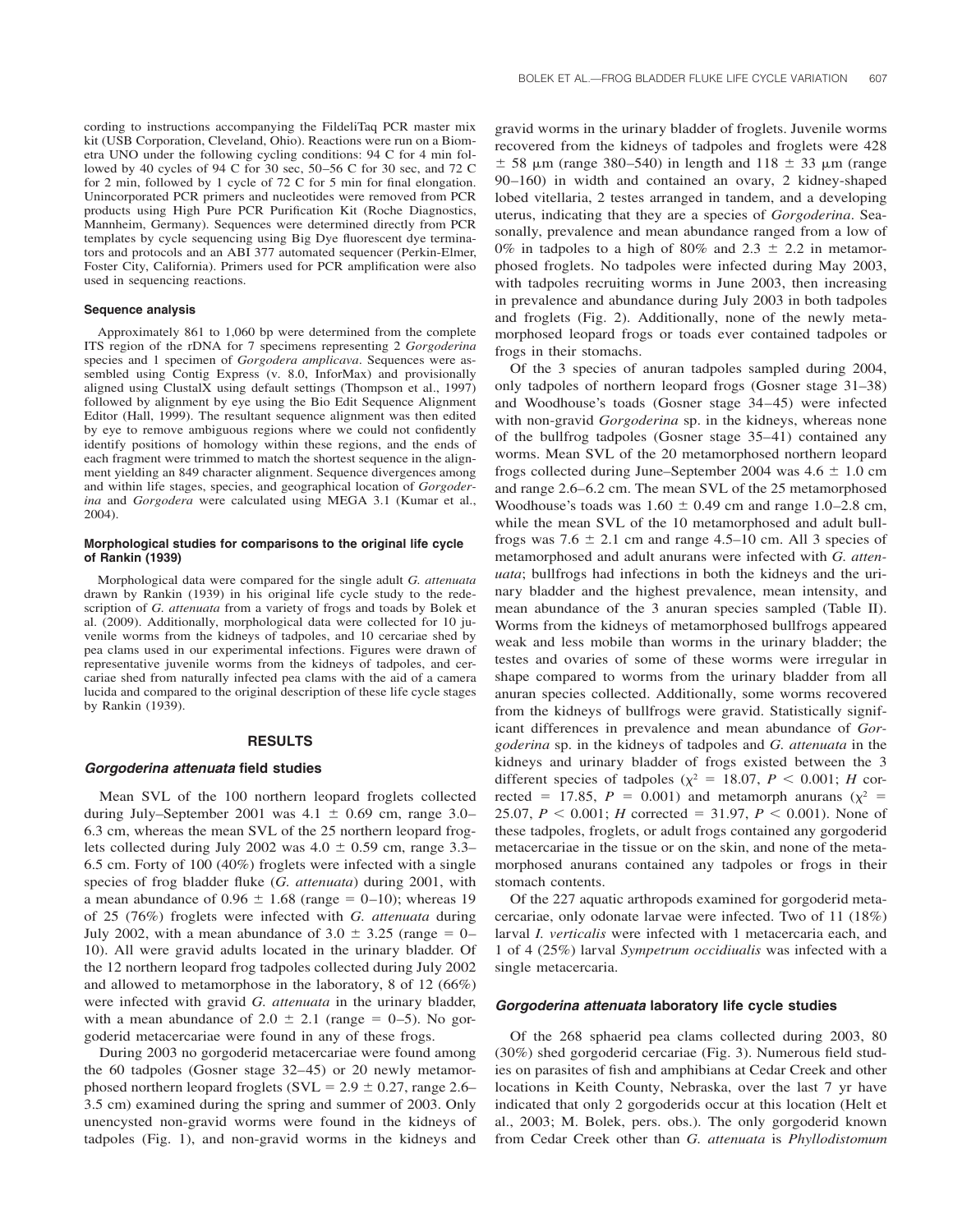

FIGURE 1. Developmental stages of *Gorgoderina* sp. in northern leopard frog tadpoles and the eastern forktail damselfly *Ischnura verticalis*. (A) Unencysted worm in a kidney of a prometamorphic northern leopard frog tadpole (arrow). Scale bar = 500 μm. (B) Same worm removed from the kidney. Note that the worm is not gravid. Scale bar  $= 500 \mu m$ . (C) Paraffin section through the kidney of a prometamorphic northern leopard tadpole. Note 3 unencysted non-gravid *Gorgoderina* sp. Scale bar = 250 μm. (D) Gorgoderid metacercaria recovered from a laboratoryinfected *I. verticalis* 6 days post-infection. Note stylet (inset). Scale bar = 100  $\mu$ m; 10  $\mu$ m inset.

*funduli*, a bladder fluke of the plains topminnow, *Fundulus sciadicus*, which has a morphologically distinct cercaria (Ubelaker, 1967).

All 10 northern leopard frog tadpoles exposed to gorgoderid cercariae were observed to ingest the cercariae. Nine of 10 (90%) experimentally exposed tadpoles became infected with what we assumed was *G. attenuata*. Additionally, 1 of 20 (5%) time-0 controls and 2 of 10 (20%) time-T controls were infected with *G. attenuata*. Although both time-0 and time-T control groups were infected with 3, 1, and 1 worm, respectively, there was a statistically significant difference in the mean abundance and prevalence of *G. attenuata* among the control groups and the experimental group, indicating that our laboratory infections were successful (Kruskal-Wallis test, *H* corrected = 23.65,  $P$  < 0.0001;  $\chi^2 = 23.57$ ,  $P < 0.001$ ; Fig. 4). Worms recovered from experimentally infected tadpoles 5 days post-infection (PI) were  $367 \pm 30$  µm (range 330–410) in length and contained a developing uterus, 2 developing testes, and a developing ovary; whereas worms recovered from experimentally infected tadpoles 17 days PI were  $438 \pm 28$  µm (410–469) in length and contained a developing uterus, 2 oval testes, an oval ovary, and

2 developing kidney-shaped lobed vitellaria. Worms recovered from the urinary bladder of metamorphosing tadpoles were identified as *G. attenuata*. All infected experimental tadpoles (Gosner stage 36–38;  $N = 6$ ) contained 1–10 unencysted worms in the kidneys, whereas metamorphosing tadpoles (Gosner stage 44–45;  $N = 3$ ) contained 1–2 worms in the urinary bladder. When all field and laboratory infection data were pooled, there was a statistically significant difference among the percent of non-gravid worms recovered from the kidneys and non-gravid and gravid worms recovered from the urinary bladder of prometamorphic tadpoles (Gosner stage 36–41), metamorphic tadpoles (Gosner stage 42–45), and metamorphosed froglets, with all worms being found in the kidneys of prometamorphic tadpoles and nearly all worms being found in the urinary bladder of metamorphic tadpoles and froglets ( $\chi^2 = 95.4$ ,  $P < 0.001$ ; Fig. 5).

Of the 150 sphaerid pea clams collected during 2004, 15 (10%) shed gorgoderid cercariae. Damselfly larvae offered gorgoderid cercariae were immediately attracted to the beating action of the cercaria tail. In all cases the labium of the larval damselfly was projected out to grasp the cercaria, which was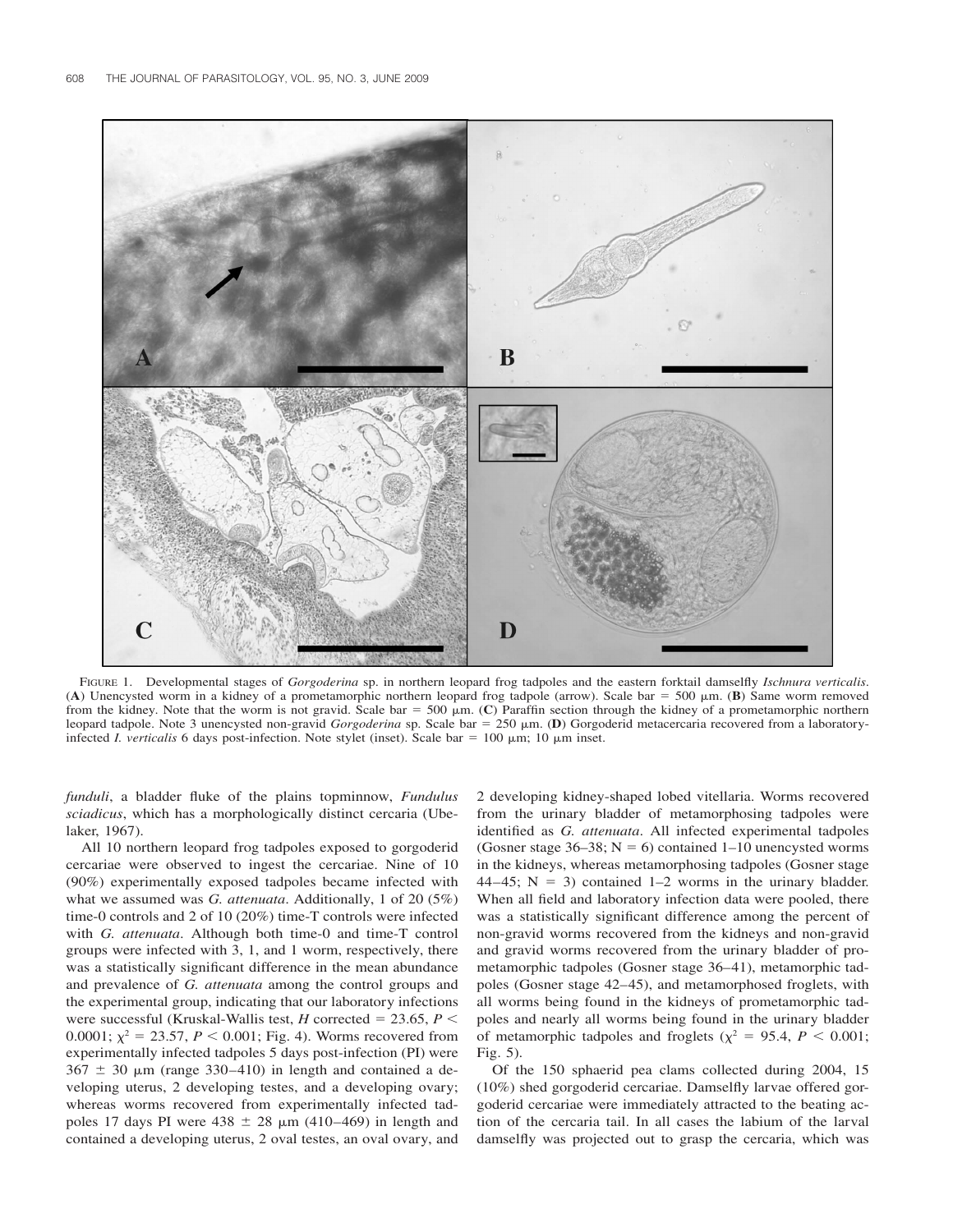

FIGURE 2. (**A**) Seasonal prevalence of juvenile *Gorgoderina* sp. in the kidneys of tadpoles and *G. attenuata* in the urinary bladder of 1 to 2-wk-old metamorphosed northern leopard frogs collected from Cedar Creek during 2003. (**B**) Seasonal mean abundance 1 SD of *Gorgoderina* sp. in the kidneys of tadpoles and *G. attenuata* in the urinary bladder of 1- to 2-wk-old metamorphosed northern leopard frogs collected from Cedar Creek during 2003.

then ingested. After ingestion, larvae were observed rubbing their legs over the thorax followed by random thrashing and dashing through the water. Nine of 10 (90%) exposed *I. verticalis* damselfly larvae became infected with gorgoderid metacercariae located in the heamocoel of the thorax, with a mean intensity of 3.2  $\pm$  1.9 (1–6), while none of the time-0 or time-T controls were infected with any gorgoderid metacercariae. All metacercariae recovered from experimentally infected damselflies were encysted and resembled typical gorgoderid metacercariae (Fig. 1). Measurements of 5 metacercariae recovered 5 days PI indicated that they were  $120 \pm 6.8$  (range  $114-130$ ) m in diameter. When 3 of these metacercarie were fed to a single newly metamorphosed Woodhouse's toad and examined 5 days PI, a single juvenile worm identified a species of *Gorgoderina* was recovered from the kidney. None of the time-0 or time-T control toads was infected.

The 2 laboratory-reared bullfrogs examined 13–18 days after being fed 4 naturally infected northern leopard frog tadpoles became infected with 3 and 5 *G. attenuata* each in the urinary bladder. Worms recovered from the urinary bladder of experimentally infected bullfrogs were  $1.28 \pm 0.6$  mm (range 0.78– 2.0) in length, and most were gravid. None of the 10 time-0 or 10 time-T control bullfrogs was infected with any gorgoderid life stage. The single adult northern leopard frog and single adult bullfrog each ingested 7 and 4 newly metamorphosed Woodhouse's toads and appeared to have no ill effects for 3 wk when observations were stopped.

#### **Other amphibian field surveys**

Examination of adult anurans from 3 different locations in Nebraska and a single location in Arkansas indicated that *G. attenuata* was the only adult gorgoderid recovered. Of the 69 bullfrogs and 2 plains leopard frogs collected from Nevens Pond, only a single bullfrog (1.4%) was infected with 1 gravid worm in the urinary bladder (mean abundance  $0.01 \pm 0.1$ ). In contrast, of the 6 species of adult anurans sampled from Pawnee Lake, 6 of 100 plains leopard frogs (6.0%) were infected with gravid worms in the urinary bladder (mean abundance of 0.08  $\pm$  0.3; range 0–2) and 8 of 108 bullfrogs (7.4%) were infected with gravid worms in the urinary bladder (mean abundance of  $0.15 \pm 0.7$ ; range 0–5). Of the 6 adult anuran species sampled from a pond in Arkansas, only 1 of 4 southern leopard frogs (25%) was infected with 3 gravid worms in the urinary bladder, with a mean abundance of  $0.75 \pm 1.5$ . No gorgoderid meta-

TABLE II. Prevalence (Pr), mean intensity (MI), and mean abundance (MA) of *Gorgoderina* sp. in tadpole and frog kidneys (Kd), and *G. attenuata* in the urinary bladder (Bd) and total number of worms in the kidneys and urinary bladder (Tl) infecting metamorphs and adults of northern leopard frogs (*R. pipiens*), metamorphs of Woodhouse's toads (*B. woodhousii*), and metamorphs and adults of bullfrogs (*R. catesbeiana*) from Cedar Creek and Breen's Flyway, Keith County, Nebraska 2004.

|                                    | R. pipiens                            |                       |                                 | B. woodhousii                          |                    |                                    |                                         | R. catesbeiana                            |                                         |                                              |  |
|------------------------------------|---------------------------------------|-----------------------|---------------------------------|----------------------------------------|--------------------|------------------------------------|-----------------------------------------|-------------------------------------------|-----------------------------------------|----------------------------------------------|--|
|                                    | Tadpole                               | Metamorph<br>$N = 20$ |                                 | Tadpole                                | Metamorph          |                                    | Tadpole                                 | Metamorph<br>$N = 10$                     |                                         |                                              |  |
|                                    | $N = 20$                              |                       |                                 | $N = 20$<br>$N = 25$                   |                    |                                    | $N = 20$                                |                                           |                                         |                                              |  |
|                                    | Kd                                    | Kd                    | <b>Bd</b>                       | Kd                                     | Kd                 | Bd                                 | Kd                                      | Kd                                        | Bd                                      | TI                                           |  |
| Pr<br>$MI \pm 1SD$<br>$MA \pm 1SD$ | 55%<br>$2.5 \pm 2.5$<br>$1.4 \pm 2.2$ | $0\%$<br>$0 \pm 0$    | 80%<br>$3 \pm 3$<br>$2.5 \pm 3$ | 15%<br>$1.6 \pm 1.5$<br>$0.25 \pm 0.7$ | $0\%$<br>$0 \pm 0$ | 16%<br>$1 \pm 0$<br>$0.16 \pm 0.4$ | $0\%$<br>$\hspace{0.05cm}$<br>$0 \pm 0$ | 60%<br>$64.5 \pm 85.8$<br>$38.7 \pm 72.1$ | 90%<br>$17.8 \pm 16.2$<br>$16 \pm 16.3$ | $90\%$<br>$60.8 \pm 80.4$<br>$54.7 \pm 78.2$ |  |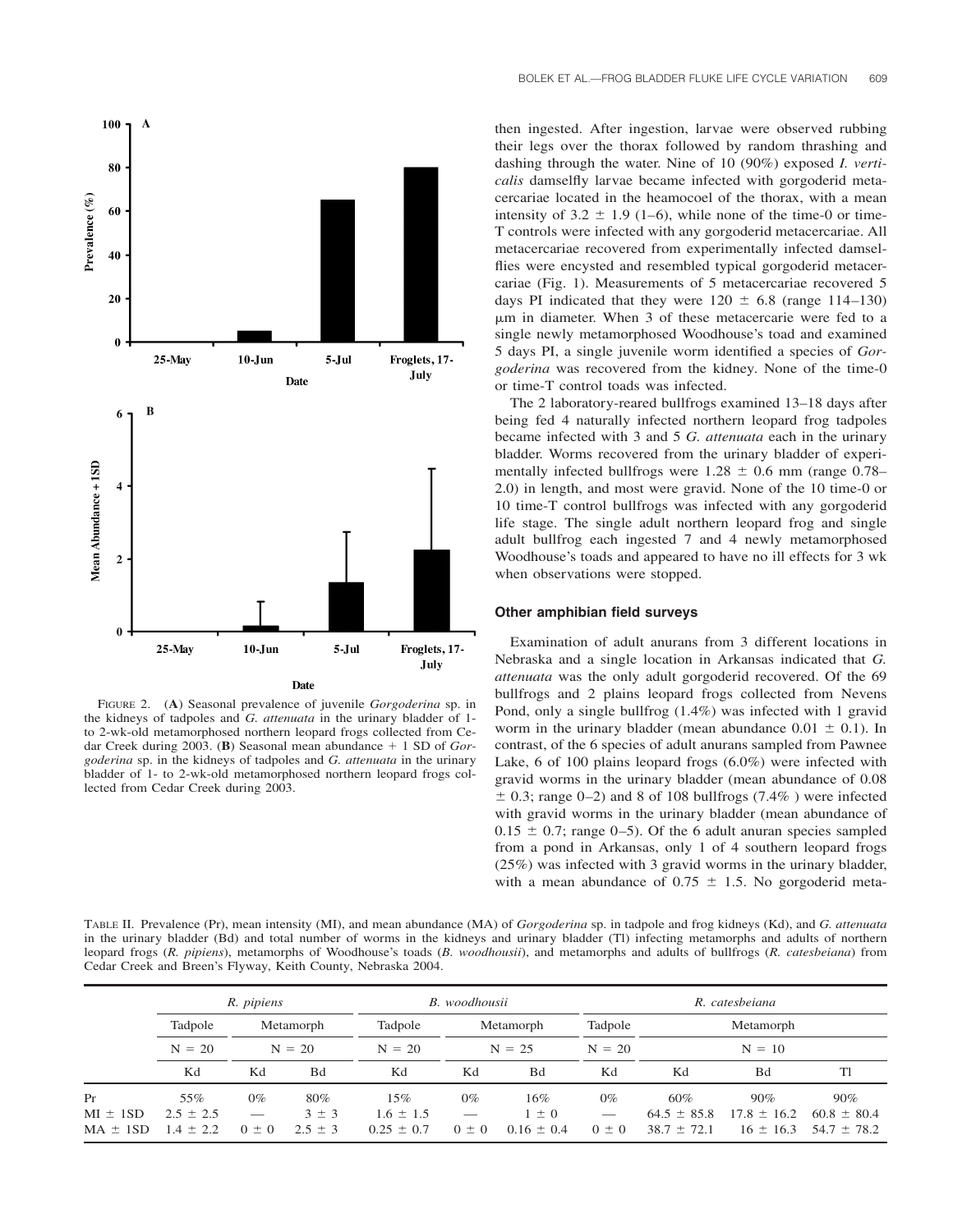

FIGURE 3. Gorgoderid cercaria from *P. compressum.* (A) Entire cercaria. Scale bar = 0.25 mm. (B) Cercaria body; note the stylet and penetration glands. Scale bar = 50  $\mu$ m. (**C**) Anterior portion of tail showing spherical cells. Bar = 50  $\mu$ m.

cercariae on the skin or tissues and/or juvenile worms in the kidneys were found in any of the frogs sampled from these 3 sites. Of the 3 adult bullfrogs sampled from Elk Creek, all 3 (100%) were infected with adult worms in the urinary bladder (mean abundance  $10.6 \pm 14.2$ ; range 1–27); and 8 of 53 (15%) bullfrog tadpoles (Gosner stage 28–41) were infected with nongravid juveniles, identified as *Gorgoderina* sp. in the kidneys (mean abundance  $0.17 \pm 0.4$ : range 0–2). Worms in the kidneys of tadpoles were 723  $\pm$  64  $\mu$ m (range 650–770) in length and  $147 \pm 25$  µm (range 120–170) in width and morphologically resembled gorgoderids recovered from the kidneys of tadpoles of northern leopard frogs and Woodhouse's toads from Cedar Creek. No gorgoderid metacercariae were found in the skin, musculature, and viscera of any of the tadpoles or bullfrogs sampled from Elk Creek.

#### **Specimen collection for molecular characterization**

Sequence difference in ITS rDNA among *G. attenuata*, *G. simplex*, *Gorgoderina* sp., and *G. amplicava* collected from Nebraska, New York, and Wisconsin ranged from 7.0 to 7.6% and 0% among *Gorgoderina* sp. (juvenile worms from the kidneys of a tadpole and toad) and populations of *G. attenuata* from western Nebraska and New York (Table III). Two specimens of *G. attenuata* collected from 2 different naturally infected northern leopard frogs and 1 Woodhouse's toad and a single juvenile *Gorgoderina* sp. worm from the kidneys of an experimentally infected Woodhouse's toad with a laboratory-reared metacercariae had no sequence variation across 849 overlapping bases, whereas a single juvenile *Gorgoderina* sp. from the kidneys of a leopard frog tadpole contained a single base indel in the ITS 2 region of rDNA. The single gravid *G. attenuata* recovered from a green frog from New York was identical in ITS sequence to all *G. attenuata* from northern leopard frogs and the *Gorgoderina* sp. from the experimentally infected toad from western Nebraska, except for a 3-base indel (GTT) in the ITS 2 region of rDNA.

# **Morphological studies for comparisons to the original life cycle study on** *G. attenuata* **by Rankin (1939)**

Rankin (1939) did not give any measurements of adult worms from his experimental infections and did not deposit any voucher specimens; however, measurements taken from his figure of an adult worm from a field-collected and laboratoryinfected eastern newt (*Notophtalmus virdescens*; body length 5.296 mm; forebody length =  $0.926$  mm; forebody width = 0.822 mm; hindbody length =  $3.962$  mm; hindbody width = 1.037 mm; oral sucker length = 519  $\mu$ m; oral sucker width = 441 µm; esophagus length = 89 µm; esophagus width = 37  $\mu$ m; ceca ending at 2.1% of body length; acetabulum length = 740  $\mu$ m; acetabulum width = 759  $\mu$ m; oral sucker/acetabulum width ratio  $= 0.58$ ; ratio of body width to acetabulum width  $=$ 2.59; anterior testis length = 556  $\mu$ m; anterior testis width = 500  $\mu$ m; posterior testis length = 667  $\mu$ m; posterior testis width  $=$  389  $\mu$ m; seminal vesicle length  $=$  333  $\mu$ m; seminal vesicle width = 167  $\mu$ m; ovary length = 389  $\mu$ m; ovary width = 333 m; vitellaria with 3 lobes; see Fig. 6) fell in the range of our worms redescribed by Bolek et al. (2009) except for forebody width, hindbody width, ceca ending at percentage of body length, ratio of body width to acetabulum width, anterior testis width, and seminal vesicle length.

Our morphological comparisons of the gorgoderid cercariae of *G. attenuata* from Nebraska pea clams and non-gravid worms from the kidneys of tadpoles and metamorphosed anurans also differed from the original description of these life stages by Rankin (1939; see Fig. 6). Average total length and body length of 10 motile cercariae from our study was 1.108  $\pm$  0.084 mm (range = 1.05–1.27) for total length and 0.218  $\pm$ 0.01 mm (0.2–0.23) for cercaria body length. Rankin (1939) gave a range for total length of his non-motile *G. attenuata* cercariae from naturally and experimentally infected Herrington's fingernail clam (*Sphaerium occidentale*) as 8.75–9.63 mm and the average size for the cercaria body as 0.41 mm. Rankin's juvenile worm removed from the intestine of a newt was 1.1 mm in length and 0.27 mm wide and contained 9 testes, which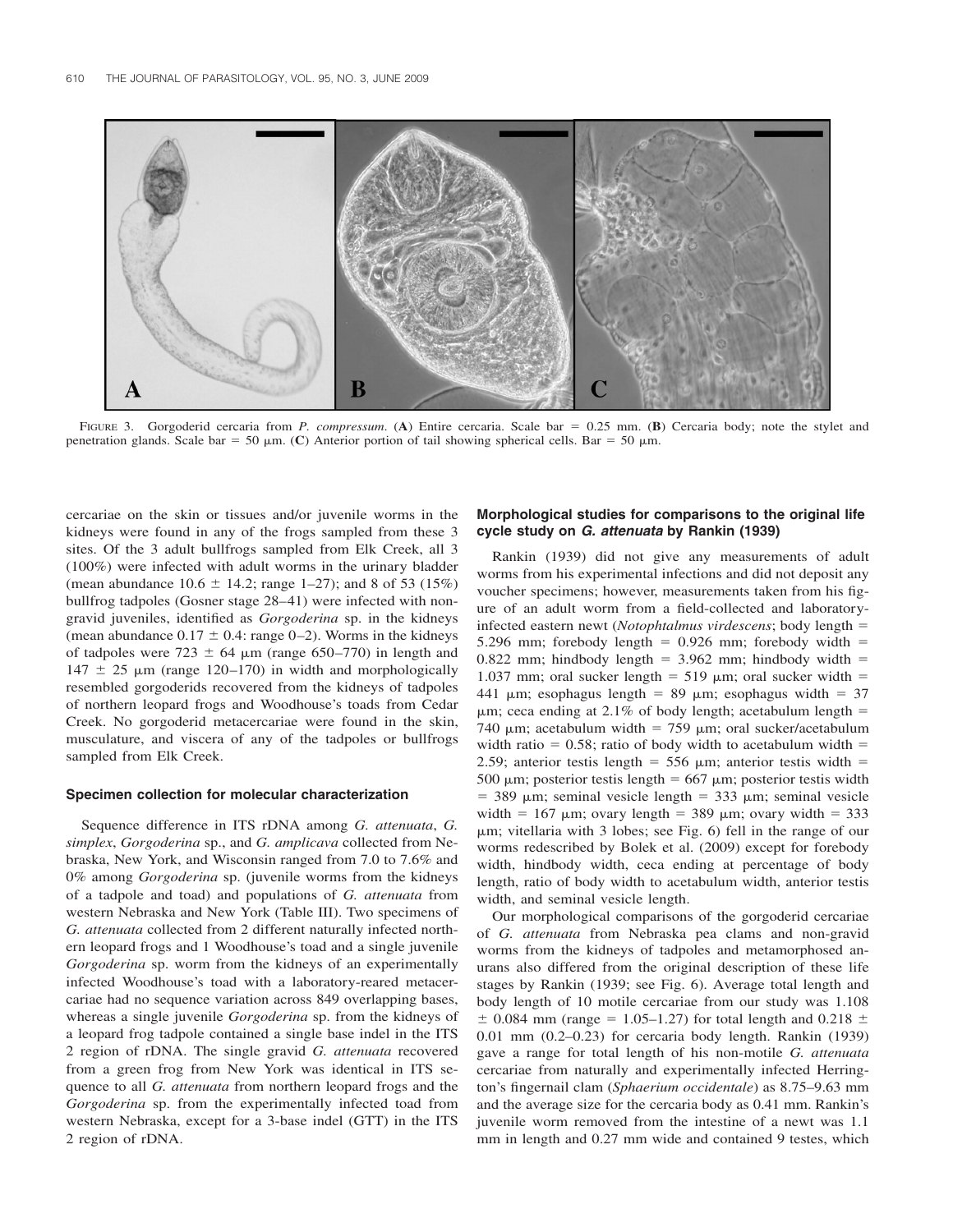

FIGURE 4. (**A**) Prevalence and (**B**) mean abundance of *G. attenuata* in time-0, experimentally infected northern leopard frog tadpoles, and time-T controls collected from Cedar Creek.  $\chi^2 = 23.57$ ,  $P < 0.001$ ; Kruskal-Wallis test,  $H$  corrected = 23.65,  $P < 0.001$ .



FIGURE 5. Percentage of *Gorgoderina* sp. recovered from the kidneys and *G. attenuata* from the urinary bladder of prometamorphic tadpoles, metamorphic tadpoles, and froglets of the northern leopard frog collected form Cedar Creek.  $N =$  number of worms recovered per northern leopard frog developmental stage.

he indicated were in the process of fusing. None of our worms recovered from the kidneys of naturally and experimentally infected tadpoles and frogs of 3 species reached this size (514  $\pm$ 167  $\mu$ m, range 330–840), and we never observed 9 testes in any stage of *G. attenuata* from Nebraska tadpoles or frogs (Fig. 6).

# **DISCUSSION**

The major contribution of our paper is the elucidation of different avenues for, and constraints on, the transmission of a single species of trematode to 3 anuran species. Our field and laboratory studies on the recruitment and development of *G. attenuata* in tadpoles and newly metamorphosed leopard frogs and toads, and the use of molecular techniques to match life cycle stages, indicates that this life cycle is truncated; metamorphosed anurans become infected with *G. attenuata* during the tadpole stage, and worms mature after tadpole metamorphosis. Molecular data from the present study support the conclusion that juveniles of *Gorgoderina* sp. in the kidneys of leop-

TABLE III. Pairwise genetic distance between ITS genotypes of different populations and stages of *Gorgoderina* sp., *G. attenuata, G. simplex,* and *G. amplicava.* Uncorrected p-distances are expressed as percentages in the lower portion of the matrix. Standard error estimates are based on bootstrap analysis with 1,000 pseudoreplicates and are given in the upper portion of the matrix.

|                                 | G.<br>attenuata<br><b>RP1WNE</b> | G.<br>attenuata<br>RP2WNE | Juvenile<br>Gorgoderina<br>sp. RP3WNE | Juvenile<br>Gorgoderina<br>sp. BWEXCC | G.<br>attenuata<br><b>BWWNE</b> | G.<br>attenuata<br><b>RCLNY</b> | G.<br>amplicava<br><b>RCWI</b> | G.<br>simplex<br><b>RCLWI</b> |
|---------------------------------|----------------------------------|---------------------------|---------------------------------------|---------------------------------------|---------------------------------|---------------------------------|--------------------------------|-------------------------------|
| G. attenuata RP1WNE             | __                               | 0.000                     | 0.000                                 | 0.000                                 | 0.000                           | 0.000                           | 0.009                          | 0.008                         |
| G. attenuata RP2WNE             | 0.0                              |                           | 0.000                                 | 0.000                                 | 0.000                           | 0.000                           | 0.009                          | 0.008                         |
| Juvenile Gorgoderina sp. RP3WNE | 0.0                              | 0.0                       |                                       | 0.000                                 | 0.000                           | 0.000                           | 0.009                          | 0.008                         |
| Juvenile Gorgoderina sp. BWEXCC | 0.0                              | 0.0                       | 0.0                                   |                                       | 0.000                           | 0.000                           | 0.009                          | 0.008                         |
| G. attenuata BWWNE              | 0.0                              | 0.0                       | 0.0                                   | 0.0                                   |                                 | 0.000                           | 0.009                          | 0.008                         |
| G. attenuata RCLNY              | 0.0                              | 0.0                       | 0.0                                   | 0.0                                   | 0.0                             |                                 | 0.009                          | 0.008                         |
| G. amplicava RCWI               | 7.6                              | 7.6                       | 7.6                                   | 7.6                                   | 7.6                             | 7.6                             |                                | 0.008                         |
| G. simplex RCLWI                | 7.0                              | 7.0                       | 7.0                                   | 7.0                                   | 7.0                             | 7.0                             | 7.5                            |                               |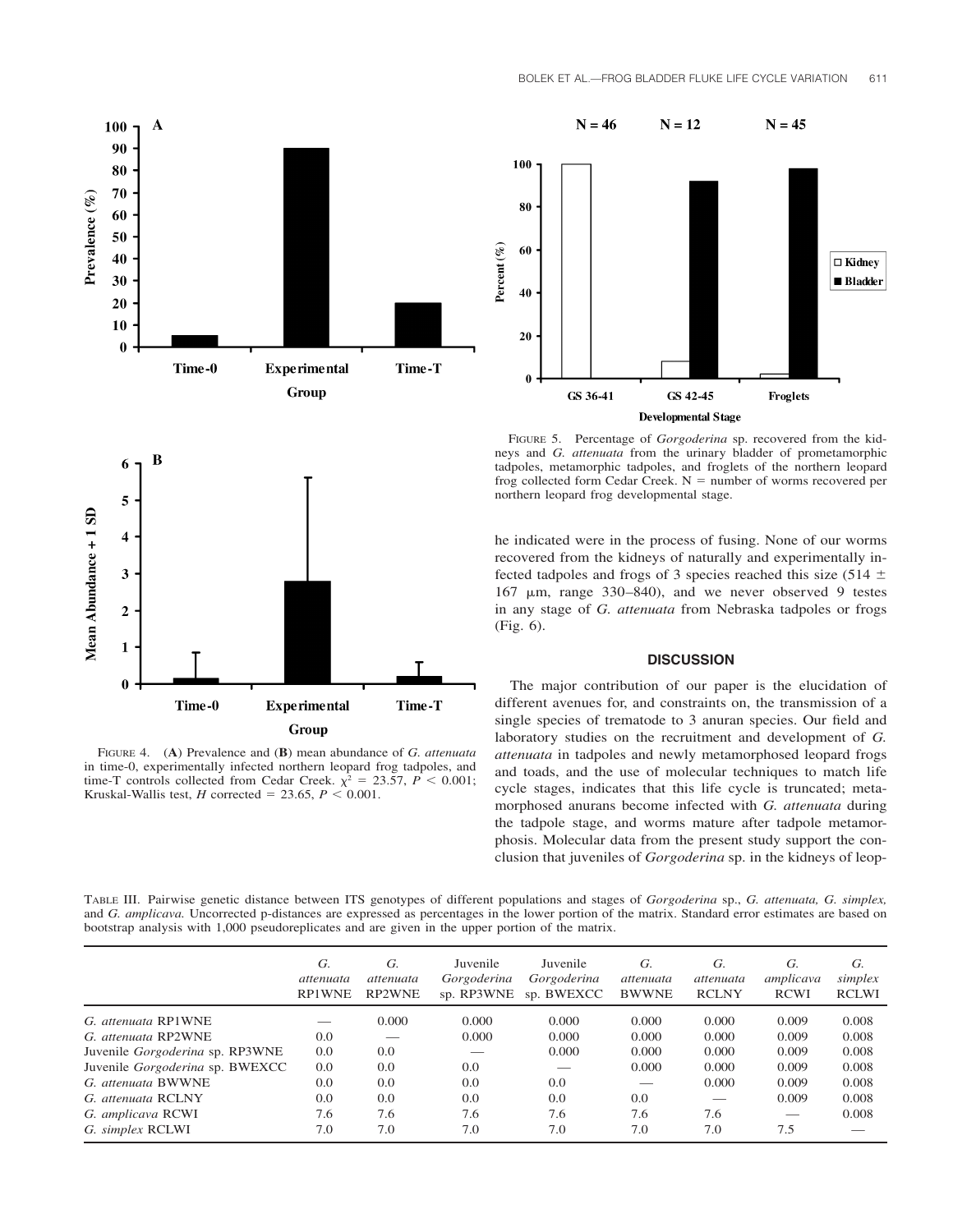

ard frog tadpoles and experimentally infected Woodhouse's toads are conspecific with adult *G. attenuata* from the urinary bladder of northern leopard frogs, Woodhouse's toads, and green frogs from Nebraska and New York. Juvenile and adult *G. attenuata* did not differ by any base pair of the ITS rDNA across a gapped sequence length of 849 bp (Table III). This contrasts with sequence differences among *G. simplex* or *G. amplicava*, which differed from individuals of *G. attenuata* in 59 and 62–63 bp, respectively, across a gapped sequence length of 849 bp (Table III).

Our laboratory infections and field data from northern leopard frogs and Woodhouse's toads also showed that worms did not migrate to the bladder and reach sexual maturity until anuran tadpoles metamorphosed into froglets. Studies of anuran metamorphosis indicate that in tadpoles the urinary bladder originates during late prometamorphosis and then increases in developmental rate at the beginning of metamorphic climax, with a fully developed urinary bladder being present in metamorphosed froglets (Viertel and Richter, 1999). Prometamorphic tadpoles (Gosner stage 36–41) did not possess a urinary bladder until the metamorphic stage (Gosner stage 42–45), and this was the developmental stage in which we observed worms migrating from the kidneys into the bladder, indicating that the absence or presence of a bladder is a constraint on worm maturation in different life stages of anurans.

Our field data also indicate that there was a significant difference in the prevalence, mean abundance, and degree of maturation of *G. attenuata* between tadpoles and metamorphs of northern leopard frogs and Woodhouse's toads, and bullfrog tadpoles and metamorphs. Only 1 metamorphosed northern leopard frog and none of the metamorphosed toads had worms in the kidneys. The lack of worms in the kidneys of metamorphosed leopard frogs and toads indicates that both of these anurans acquire infections with *G. attenuata* primarily during the tadpole stage, and that worms migrate from the kidneys to the urinary bladder as soon as tadpoles metamorphose into froglets or toadlets. In contrast, tadpoles of bullfrogs from Breen's Flyway and Elk Creek were never, or less commonly, infected with gorgoderids in the kidneys than metamorphosed bullfrogs from these locations, indicating that metamorphosed bullfrogs were actively recruiting *G. attenuata* after metamorphosis. Our laboratory infections of the single toad and 2 bullfrogs with *G. attenuata* metacercariae from damselflies or juvenile worms in the kidneys of tadpoles and the ability of adult bullfrogs and leopard frogs to ingest tadpoles and toads gives additional support that bullfrogs and potentially other anurans recruit *G. attenuata* by feeding on odonates or other anurans. These observations indicate that the life cycle of *G. attenuata* can alternate

←

FIGURE 6. Line drawings of gravid worms, cercariae, and non-gravid juvenile worms of *G. attenuata* from Rankin's (1939) original life cycle description, adult redescription by Bolek et al. (2009), and our life cycle study from Nebraska. (**A**) Gravid adult worm from Rankin (1939). (**B**) Gravid adult worm from naturally infected *R. pipiens* from Nebraska by Bolek et al. (2009). (**C**) Cercaria from Rankin (1939). (**D**) Cercaria from *P. compressum* from Nebraska. (**E**) Non-gravid juvenile worm from the intestine of newt from Rankin (1939). (**F**) Non-gravid 5-day-old juvenile worm from the kidneys of an experimentally infected tadpole of a northern leopard frog. All scale bars in mm.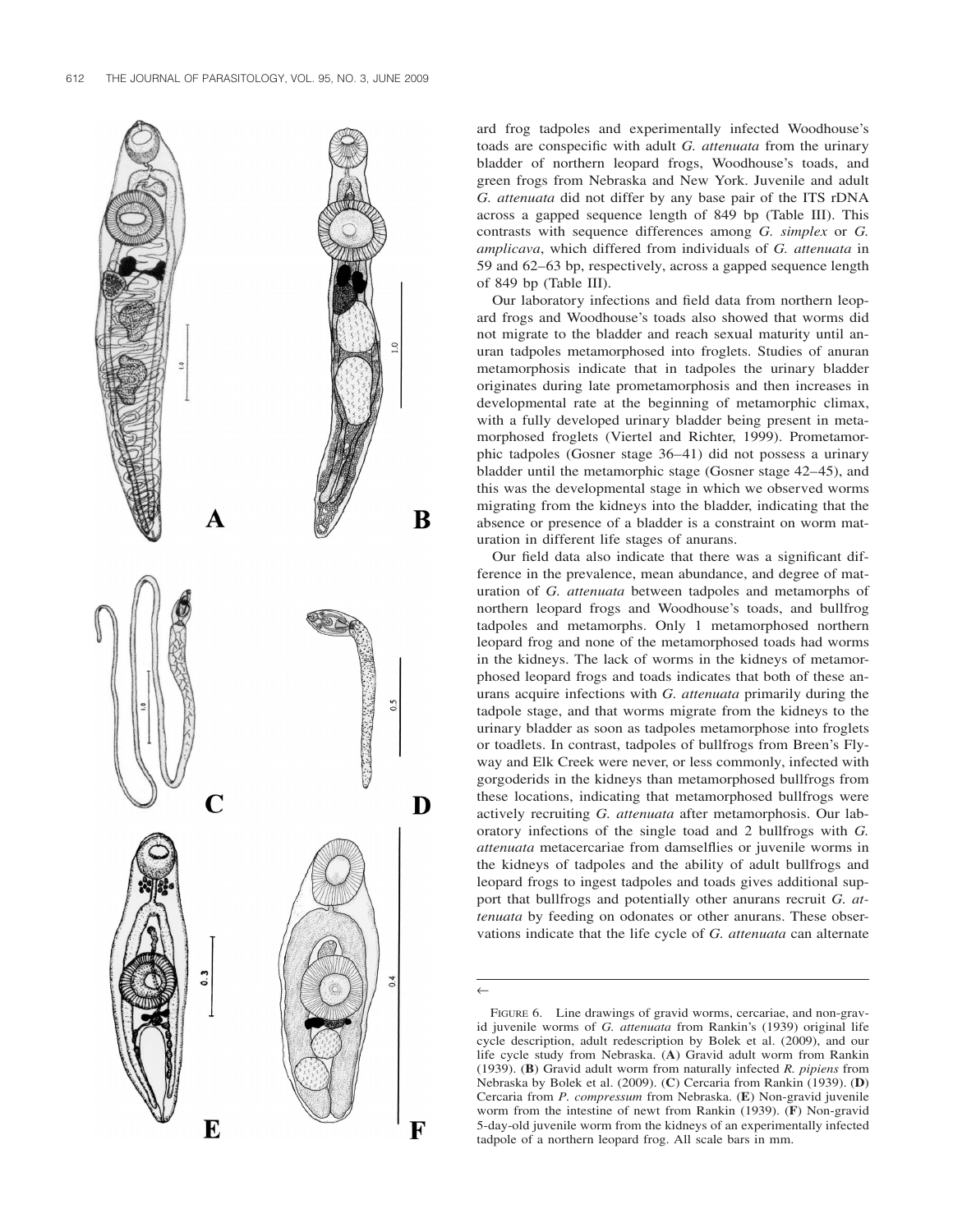between a 2- or 3-host life cycle depending on cercaria/host encounter.

All other North American amphibian gorgoderids for which life cycles are known have a metacercaria stage, which suggests that a 3-host life cycle is the ancestral condition in amphibian gorgoderids (Krull, 1935; Rankin, 1939; Goodchild, 1943, 1948, 1950; Ubelaker and Olsen, 1972). However, there are exceptions to the 3-host life cycle in this family of trematodes, with at least 1 other amphibian bladder fluke exhibiting an alternative 2- or 3-host life cycle. *Gorgoderina bufonis* a bladder fluke of boreal toads (*Bufo boreas*) infects dragonflies as the second intermediate host in its life cycle; toads become infected when they ingest the encysted metacercaria in dragonflies. However, the metacercaria of this species can also become progenetic in dragonflies, and apparently eggs are released when dragonflies die in an aquatic habitat (Ubelaker and Olsen, 1972). These observations of alternative 2- or 3-host life cycle strategies of *G. bufonis* and *G. attenuata* suggest that anuran gape size, different life stages of anurans (tadpoles and metamorphs), as well as different species of anurans that vary in their habitats (aquatic, semi-terrestrial, or terrestrial) present different avenues for, and constraints on, transmission of bladder flukes to their respective hosts.

When the results of our current study are compared to the original life cycle study of Rankin (1939), questions arise regarding the possibility of regional variation in the life cycle of *G. attenuata*. Rankin (1939) in his elucidation of the life cycle of *G. attenuata* from Massachusetts showed that it used Herrington's fingernail clam (*S. occidentale*) as the first intermediate host, and metacercariae developed in larval amphibians (anurans and caudatans) and less often in aquatic snails when they ingested the non-motile cercariae; frogs became infected when they fed on infected amphibians or snails.

Because Rankin (1939) did not deposit voucher specimens of his material and based on other inconsistencies in Rankin's life cycle study, questions arise as to the identity of the species of bladder fluke(s) on which he was working. In his experimental infections, he used laboratory-reared tadpoles and metamorphosed green frogs and northern leopard frogs as well as field-collected eastern newts for his infections. He infected laboratory-reared tadpoles by exposing them to cercariae from naturally infected fingernail clams and dissected metacercariae from these second intermediate hosts. He placed these metacercariae (cysts) in fingerbowls, each containing a laboratoryreared green frog or a field-collected newt, and he stated that all frogs and newts acquired cysts and became infected with immature worms. These hosts were then killed at intervals to determine the path of migration. Because frogs and newts feed on moving prey, it is unclear how these amphibians could ingest non-motile 0.1–0.5 mm metacercariae on the bottom of fingerbowls. He then infected laboratory-reared frogs and field-collected newts by feeding them laboratory-infected tadpoles containing metacercariae, recovered adult worms from these hosts, and infected laboratory-reared fingernail clams to complete the life cycle.

Rankin's original identifications of the cercaria and metacercaria stages of *G. attenuata* were based on his assertion that *G. amplicava* was not present in Massachusetts and differences in the life cycle of the 2 species. However, at the time of his study, the life cycle of *G. amplicava* was only partially known. Krull (1935) showed that *G. amplicava* used *Sphaerium* (*Musculium*) *partumeium*, as the first intermediate hosts and aquatic snails as the second intermediate host; adult anurans became infected when they fed on infected snails. However, subsequent studies on the life cycle of *G. amplicava* by Goodchild (1948) indicated that this species was present in Massachusetts, and that both tadpoles and aquatic snails served as second intermediate hosts when they ingested the non-motile cercariae. In fact, Rankin (1939) and others (Goodchild, 1948; Coil, 1954) indicated that their cercariae of *G. attenuata* looked identical to the cercariae of *G. amplicava*. He distinguished the 2 based on size, with *G. amplicava* having a smaller cercaria (4.4–7.5 mm) than his *G. attenuata* (8.75–9.63 mm). Goodchild (1948) in a later study showed that the cercariae of *G. amplicava* could be as large as 12–17.4 mm, which suggests that Rankin may have been dealing with the cercariae of *G. amplicava*. Other inconsistencies in Rankin's study include the finding of immature worms in the process of fusing testes from 9 to 2 in the intestine of a fieldcollected and laboratory-infected newt. To our knowledge, *G. attenuata* is the only species in the genus from Europe and North America that has been reported to have 9 testes in the metacercaria stage, whereas all *Gorgodera* species for which life cycles are known have 9 testes in the metacercaria stage (see Dale, 1967; Ubelaker and Olsen, 1972; Prudhoe and Bray, 1982). Rankin's description of the metacercaria is also remarkably similar in size and number of testes to the description of *G. amplicava* metacercaria by Krull (1935) and Goodchild (1948) (see Fig. 7). Unfortunately, the only record of an adult in Rankin's study is his drawing of a worm recovered from the bladder of a field-collected and laboratory-exposed newt. Rankin (1939) stated that he fixed his specimens under cover slip pressure, and, therefore, he probably distorted his specimens, which more closely resemble *G. simplex* or *Gorgoderina intermedia* than our *G. attenuata* recovered from 6 different species of amphibians.

Although other European species of *Gorgoderina* have been reported to form metacercaria stages in tadpoles (Lees, 1953), few field studies exist on gorgoderid metacercariae in the tissue or skin of amphibians in North America; all these reports are from the eastern part of the United States and Canada, and other amphibian gorgoderid species (*G. amplicava* and *G. simplex*), along with *G. attenuata*, were present in bullfrogs and/or green frogs at these locations (Rankin, 1937; Goodchild, 1948; McAlpine and Burt, 1998; Muzzall et al., 2001, 2003; King et al., 2007; K. King, pers. comm.). In contrast, Fortner (1923) examined a large number of northern leopard frogs and green frogs from the Douglas Lake region of Michigan during 1917– 1919 and indicated that bullfrogs were not present at his locations. Like us, he recovered only *G. attenuata* from these hosts, with prevalences ranging from 38 to 66%. Importantly, in a later study Goodchild (1950) reported examining a serially sectioned metamorphic northern leopard frog tadpole from the Douglas Lake regions that contained numerous juvenile *Gorgoderina* sp. located in the tadpole's cloaca, urinary bladder, Wolffian ducts, and mesonephric tissue (Fig. 7). Remarkably, Goodchild's drawing looks similar in size and number of testes to our worms recovered from tadpole kidneys from Nebraska, which suggests that the alternative 2-host life cycle also occurs in other parts of the United States. We suggest that to resolve this dilemma, the life cycle of *G. attenuata* from the eastern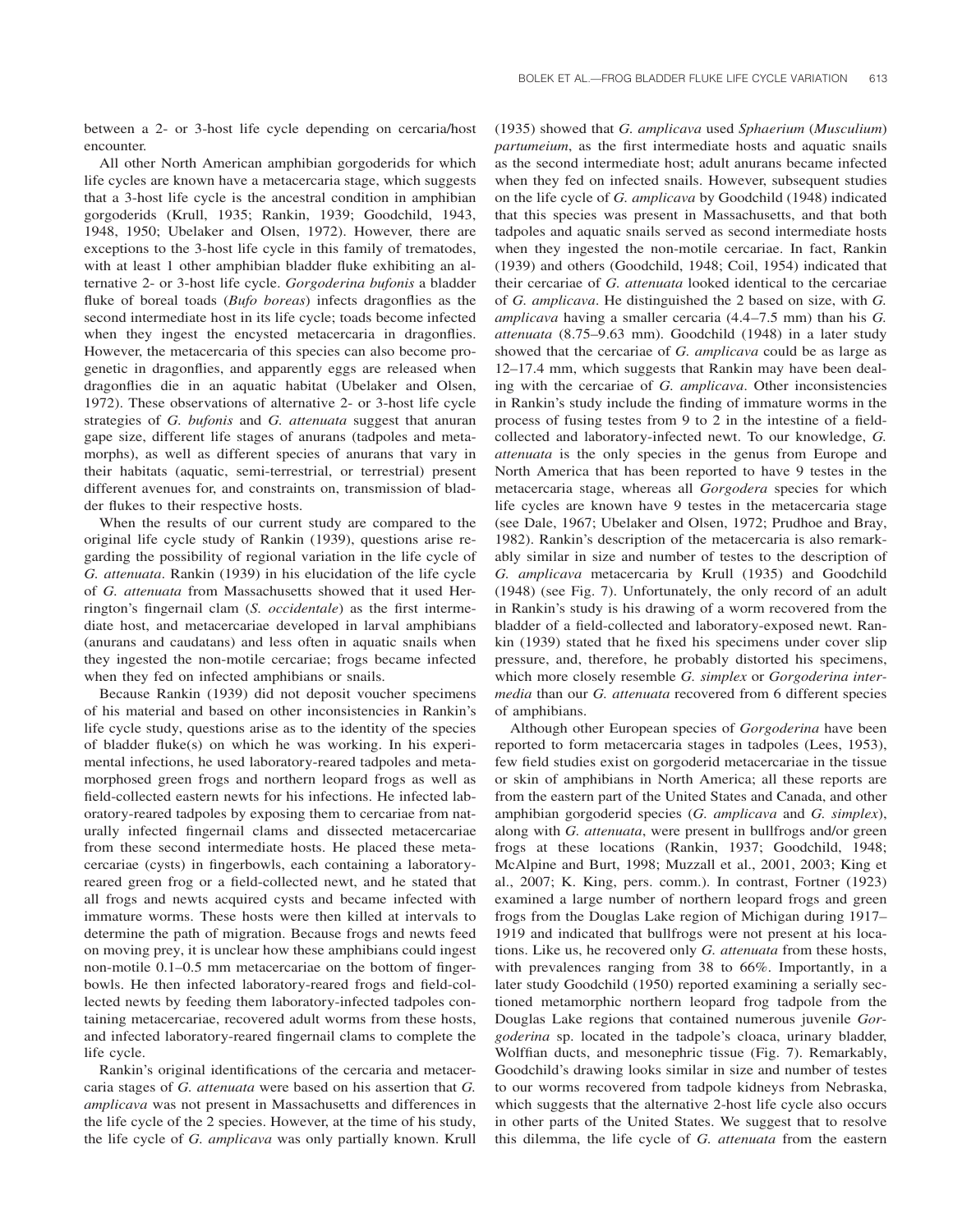

FIGURE 7. Original line drawing of the metacercaria stages of *G. attenuata*, *G. amplicava*, and juvenile *Gorgoderina* sp. published by Rankin (1939) and Goodchild (1948, 1950). (**A**) Line drawings of a metacercaria stage of *G. attenuata* recovered from the tissue of a tadpole from Rankin's (1939) original life cycle description. (**B**) Line drawing of a metacercaria stage of *G. amplicava* from the tissue of a tadpole from Goodchild's (1948) original life cycle description. (**C**) Line drawing of a non-gravid *Gorgoderina* sp. from the kidney of a naturally infected northern leopard frog tadpole from Michigan by Goodchild (1950). All scale bars in mm.

United States must be reevaluated, or the life cycle stages (cercaria and metacercaria stages) will require comparative DNA sequence analysis across the range of this parasite and across ontogenetic stages.

Although life cycle strategies of amphibian parasites are critical for our interpretations of parasite community structure and life cycle evolution, few recent studies exist on this topic (see Snyder and Janovy, 1994, 1996; Bolek and Janovy, 2007a, 2007b, 2008). Among the North American amphibian bladder flukes, the last life cycle study was resolved over 35 yr ago (Ubelaker and Olsen, 1972). It is remarkable that, although pioneering in their efforts, no one has questioned these life cycle studies, particularly when recent findings on the natural history of salamanders, toads, and other newly metamorphosed anurans indicate that these animals rarely feed on dragonflies and other anurans (Crawford, 1940; Lannoo, 2005; Bolek and Janovy, 2007a). Although difficult to complete, life cycle studies are now more easily conducted by matching adult parasite to larval stages in intermediate hosts using molecular techniques, and we urge other parasitologists to reexamine the life cycles of some

of these parasites and examine the larval stages of anurans for their parasites. Only then will we have a better understanding of the selective pressures on the avenues for, and constraints upon, trematode life cycle transmission in anuran hosts.

#### **ACKNOWLEDGMENTS**

The authors greatly acknowledge Dr. Agustín Jiménez-Ruiz, Harold W. Manter Laboratory of Parasitology, University of Nebraska State Museum, for providing specimens of gorgoderids for comparisons. Additionally, we thank the *Journal of Parasitology* and the *American Midland Naturalist* for permission to reproduce figures by Rankin, Goodchild, and Bolek, Snyder, and Janovy. M.G.B. thanks Melissa Bolek for help in collecting tadpoles, metamorphosed anurans, and invertebrates, Randy Peterson, Duane Dunwoody, Bill Breen, the Sillisen family, and Dr. Susan Lewis, Carroll College, for access to field sites, Dr. Brent Nickol, University of Nebraska–Lincoln for the use of his animal room, and Cedar Point Biological Station for providing facilities. Additionally, M.G.B. thanks Miloslav Jirků and Chris Whipps for comments on the manuscript and molecular sequences. This work was supported by grants from the Center for Great Plains Studies graduate student grantin-aid, University of Nebraska–Lincoln, Initiative for Ecology and Evolutionary Analysis, University of Nebraska–Lincoln, and the School of Biological Sciences, University of Nebraska–Lincoln.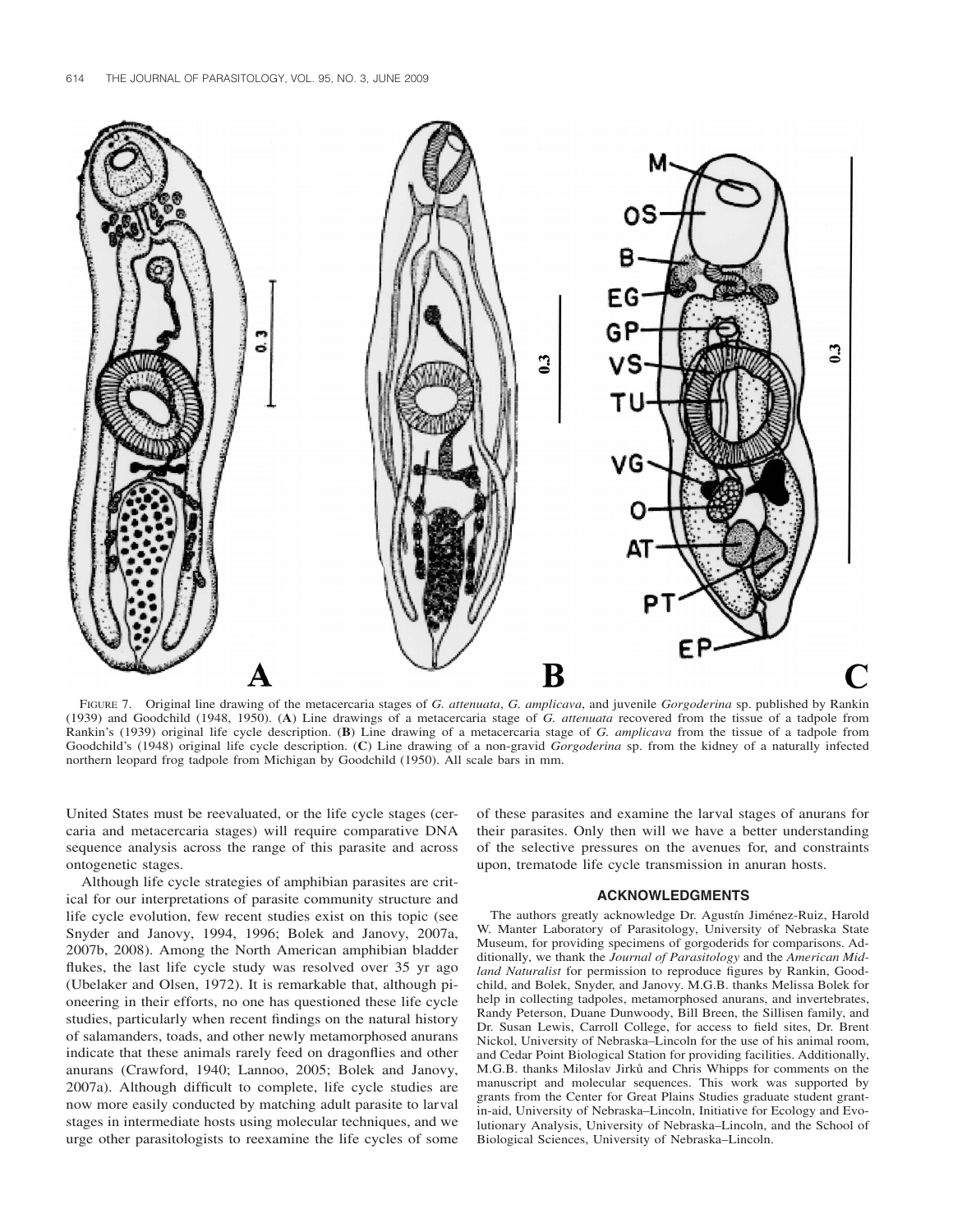# **LITERATURE CITED**

- BOLEK, M. G., AND J. R. COGGINS. 2000. Seasonal occurrence and community structure of helminth parasites from the eastern American toad, *Bufo americanus americanus*, from southeastern Wisconsin, U.S.A. Comparative Parasitology **67:** 202–209.
	- ———, AND ———. 2001. Seasonal occurrence and community structure of helminth parasites from the green frog, *Rana clamitans melanota*, from southeastern Wisconsin, U.S.A. Comparative Parasitology **68:** 164–172.
	- -, AND ————. 2003. Helminth community structure of sympatric eastern American toad, *Bufo americanus americanus*, northern leopard frog, *Rana pipiens*, and blue-spotted salamander, *Ambystoma laterale*, from southeastern Wisconsin. Journal of Parasitology **89:** 673–680.
	- -, AND J. JANOVY, JR. 2007a. Small frogs get their worms first: The role of non-odonate arthropods in the recruitment of *Haematoloechus coloradensis* and *Haematoloechus complexus* in newly metamorphosed northern leopard frogs, *Rana pipiens*, and Woodhouse's toads, *Bufo woodhousii*. Journal of Parasitology **93:** 300– 312.
	- ———, AND ———. 2007b. Evolutionary avenues for and constraints on the transmission of frog lung flukes (*Haematoloechus* spp.) in dragonfly second intermediate hosts. Journal of Parasitology **93:**  $593-607$ .<br>--, AND -
	- $-$ . 2008. Alternative life cycle strategies of *Megalodiscus temperatus* in tadpoles and metamorphosed anurans. Parasite **15:** 396–401.
- ———, S. D. SNYDER, AND J. JANOVY, JR. 2009. Redescription of the bladder fluke *Gorgoderina attenuata* from the northern leopard frog, *Rana pipeins*. Journal of Parasitology **95:** 665–668.
- BORROR, D. J., C. A. TRIPLEHORN, AND N. F. JOHNSON. 1989. An introduction to the study of insects. 6th ed. Harcourt Brace College Publishers, Philadelphia, Pennsylvania, 875 p.
- BROOKS, D. L. 1976. Parasites of amphibians of the Great Plains: Part 2. Platyhelminths of amphibians in Nebraska. Bulletin of the University of Nebraska State Museum **10:** 65–92.
- COIL, W. H. 1954. Contributions to the life cycle of gorgoderid trematodes. American Midland Naturalist **52:** 481–500.
- CORT, W. W. 1912. North American frog bladder flukes. Transactions of the American Microscopical Society **31:** 151–168.
- CRAWFORD, W. W. 1940. The life history of a gorgoderid trematode, presumably of the genus *Phyllodistomum*. Journal of Parasitology **26**(Suppl. 6): 38.
- DALE, P. J. 1967. The life cycle of *Gorgodera australiensis* Johnson, 1912. Tuatara **15:** 90–98.
- FORTNER, H. C. 1923. The distribution of frog parasites of the Douglas lake region, Michigan. Transactions of the American Microscopical Society **42:** 79–90.
- GOODCHILD, C. G. 1943. The life-history of *Phyllodistomum solidum* Rankin, 1937, with observations on the morphology, development and taxonomy of the Gorgoderinae (Trematoda). Biological Bulletin **84:** 59–96.
	- ———. 1948. Additional observations on the life history of *Gorgodera amplicava* Looss, 1899 (Trematoda: Gorgoderidae). Journal of Parasitology **34:** 407–427.
- . 1950. Establishment and pathology of gorgoderid infections in anuran kidneys. Journal of Parasitology **36:** 439–446.
- GOSNER, K. L. 1960. A simplified table for staging anuran embryos and larvae with notes on identifications. Herpetologica **16:** 183–190.
- GRABDA-KAZUBSKA, B. 1976. Abbreviation of the life cycles in plagiorchid trematodes. General remarks. Acta Parasitolgoica Polonica **24:** 125–141.
- HALL, T. A. 1999. Bio Edit: A user-friendly biological sequence alignment editor and analysis program for Windows 95/98/NT. Nucleic Acid Symposium Series **41:** 95–98.
- HELT, J., J. JANOVY, JR., AND J. UBELAKER. 2003. *Phyllodistomum funduli* n. sp. (Trematoda: Gorgoderidae) from *Fundulus sciadicus* Cope from Cedar Creek in western Nebraska. Journal of Parasitology **89:** 346–350.
- HOAR, W. S., AND C. P. HICKMAN, JR. 1967. A laboratory companion for general and comparative physiology. Prentice-Hall, Englewood Cliffs, New Jersey, 296 p.
- HOLL, F. J. 1928. New trematodes from the newt *Triturus viridescens*. Journal of Helminthology **6:** 175–182.
- KING, K. C., J. D. MCLAUGHLIN, A. D. GENDRON, B. D. PAULI, I. GI-ROUX, B. RONDEAU, M. BOILY, P. JUNEAU, AND D. J. MARCOGLIESE. 2007. Impacts of agriculture on the parasite communities of northern leopard frogs (*Rana pipiens*) in southern Quebec, Canada. Parasitology **134:** 2063–2080.
- KRULL, W. H. 1935. Studies on the life history of a frog bladder fluke, *Gorgodera amplicava* Looss, 1899. Papers of the Michigan Academy of Sciences Arts and Letters **20:** 697–710.
- KUMAR, S., K. TAMURA, AND M. NEI. 2004. MEGA3: Integrated software for molecular evolutionary genetics analysis and sequence alignment. Briefings in Bioinformatics **5:** 150–163.
- LANNOO, M. 2005. Amphibian declines. The conservation status of United States species. University of California Press, Berkeley, California, 1,094 p.
- LEES, E. 1953. Life-history of *Gorgoderina vitelliloba* (Olsson). Nature **171:** 485.
- MCALPINE, D. F., AND M. D. B. BURT. 1998. Helminths of bullfrogs, *Rana catesbeiana*, green frogs, *R. clamitans*, and leopard frogs, *R. pipiens*, in New Brunswick, Canada. Canadian Field Naturalist **112:** 50–68.
- MCDIARMID, R. W., AND R. ALTIG. 1999. The biology of anuran larvae. University of Chicago Press, Chicago, Illinois, 444 p.
- MERRITT, L. W., AND K. W. CUMMINS. 1996. An introduction to the aquatic insects of North America. 3rd ed. Kendall/Hunt Publishing Company, Dubuque, Iowa, 862 p.
- MUZZALL, P. M., M. G. GILLILLAND III, C. S. SUMMER, AND C. J. MEHNE. 2001. Helminth communities of green frogs *Rana clamitans* Latreille, from southwestern Michigan. Journal of Parasitology **87:** 962–968.
- ———, J. D. PETERSON, AND M. G. GILLILLAND III. 2003. Helminths of *Notophthalmus viridescens* (Caudata: Salamandridae) from 118th Pond, Michigan, U.S.A. Comparative Parasitology **70:** 214– 217.
- NEEDHAM, J. G., M. J. WESTFALL, AND M. L. MAY. 2000. Dragonflies of North America. Revised ed. Scientific Publishers, Gainesville, Florida, 939 p.
- OLSEN, O. W. 1937. A new species of bladder fluke, *Gorgoderina tanneri* (Gorgoderidae: Trematoda), from *Rana pretiosa*. Journal of Parasitology **23:** 499–503.
- PARKER, G. A., J. C. CHUBB, M. A. BALL, AND G. N. ROBERTS. 2003. Evolution of complex life cycles in helminth parasites. Nature **425:** 480–484.
- POULIN, R., AND T. H. CRIBB. 2002. Trematode life cycles: Short is sweet? Trends in Parasitology **18:** 176–183.
- PRUDHOE, S. O. B. E., AND R. A. BRAY. 1982. Platyhelminth parasites of the amphibia. British Museum (Natural History), Oxford, U.K., 217 p.
- RANKIN, J. S. 1937. An ecological study of parasites of some North Carolina salamanders. Ecological Monographs **7:** 169–269.
- ———. 1939. The life cycle of the frog bladder fluke, *Gorgoderina attenuata* Stafford, 1902 (Trematoda: Gorgoderidae). American Midland Naturalist **21:** 476–488.
- SNYDER, S. D., AND J. JANOVY, JR. 1994. Second intermediate hostspecificity of *Haematoloechus complexus* and *Haematoloechus medioplexus* (Digenea: Haematoloechidae). Journal of Parasitology **80:** 1052–1055.
- ———, AND ———. 1996. Behavioral basis of second intermediate host specificity among four species of *Haematoloechus* (Digenea: Haematoloechidae). Journal of Parasitology **82:** 94–99.
- SOKAL, L. L., AND J. F. ROHLF. 1981. Biometry. 2nd ed. W. H. Freeman, New York, New York, 859 p.
- STAFFORD, J. 1902. On the American representatives of *Distomum cy*gonides. Zoologische Jahrbücher Abteilung für Systematik Oekologie und Geographie der Tiere **18:** 411–424.
- THOMPSON, J. D., T. J. GIBSON, F. PLEWNIAK, R. JEANMOUGIN, AND D. G. HIGGINS. 1997. The CLUSTALX windows interface: Flexible strategies for multiple sequence alignment aided by quality analysis tools. Nucleic Acids Research **25:** 4876–4882.
- THORP, J. H., AND A. P. COVICH. 2001. Ecology and classification of North American freshwater invertebrates. 2nd ed. Academic Press, San Diego, California, 1,056 p.